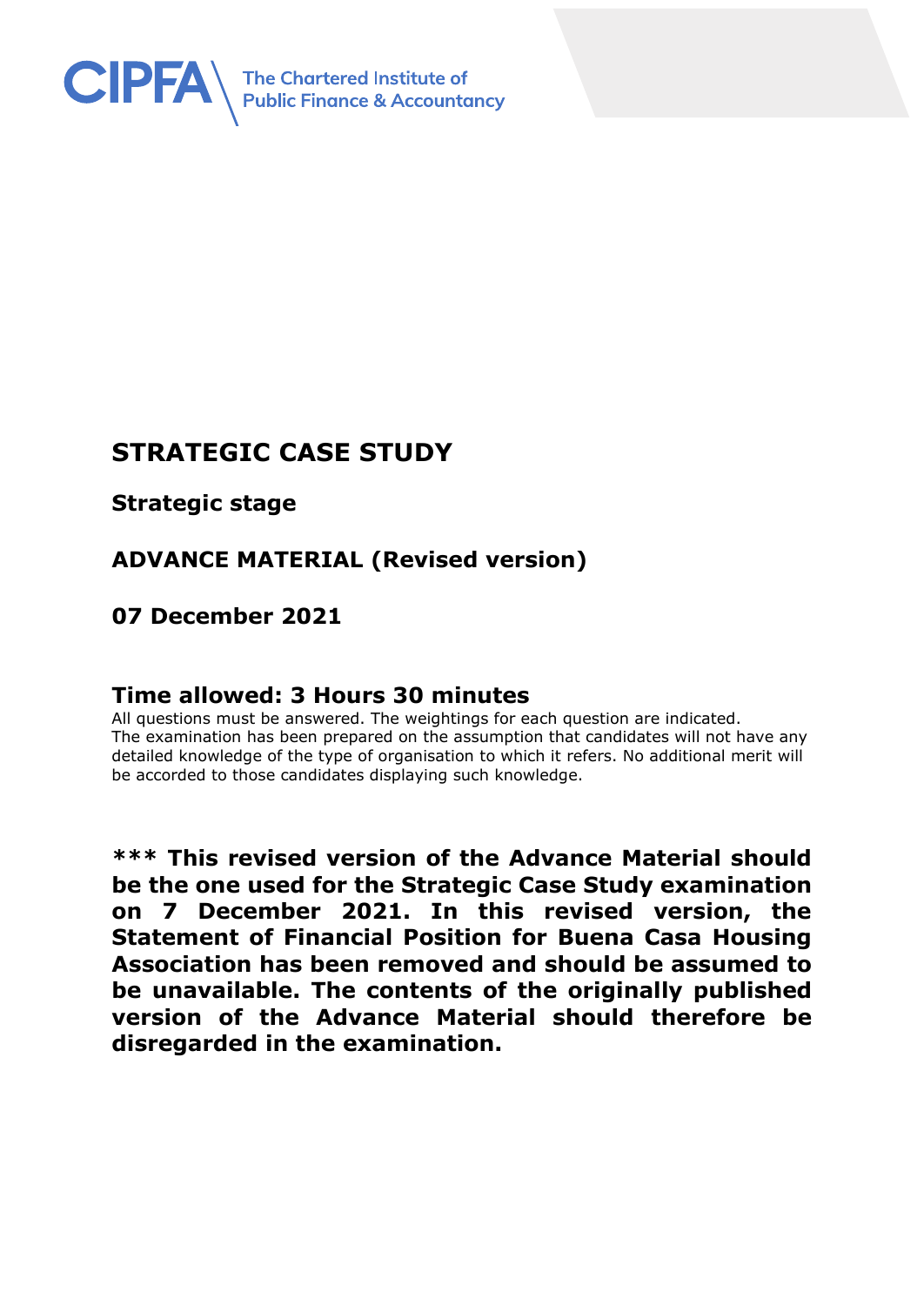#### **Country of Paradiso**

Paradiso is a country with a population of 50 million, covering an area of 200 000 km<sup>2</sup>. It is a parliamentary democracy, with national elections every 4 years. As a developed country, its citizens have enjoyed a relatively high standard of living for many decades.

The global financial crisis of 2008 had a significant impact on Paradiso's economy and led to a period of sustained cuts to public expenditure. Its economy was beginning to recover when the global COVID-19 pandemic hit Paradiso in October 2020. Although the pandemic is now receding as a consequence of an extensive vaccination programme, the Paradiso economy was hit very hard. During a series of "lockdowns" all non-essential shops and services were closed with areas such as hospitality, entertainment, culture and travel being particularly impacted. Unemployment is now at 12% of the working age population.

During the pandemic it was necessary for the national government to increase public expenditure considerably, and the fiscal deficit is now at a record peacetime high. The government recently started a fundamental review of public expenditure plans and most commentators expect there to be major cuts in expenditure across most areas of government activity. The government is pinning its hopes for economic recovery on the transition of the economy from fossil fuels to renewables. It has recently announced a *Green Deal* strategy with plans to achieve a zero-carbon economy by 2036.

Paradiso's currency is the Paradiso  $E$  which is equivalent to the UK  $E$  sterling. Public services are funded through national and local government taxation and some user charges. Some services such as defence and healthcare are the responsibility of central government. Other services such as education and social care are devolved to local areas and delivered through a range of public and private sector organisations.

All cities in Paradiso have seen a downturn in the activities that previously attracted people to their city centres: work, shopping and entertainment. The pandemic has significantly increased working from home and online shopping, and this appears to be making city centre living less attractive, particularly for younger people. In light of this loss of footfall and associated revenue, some local administrations are beginning to question the future role of city centres. Ideas such as converting shopping centres into urban parks and communal areas are being discussed.

#### **The City of Haven**

The city of Haven, with a population of 300 000, is in the north of Paradiso. Haven City Council (HCC) is the local authority responsible for delivery of local services including planning for the local built environment, housing and homelessness, education and social care. Although some of these services are commissioned from the private sector, most are commissioned from the not-for-profit sector.

Haven has a significant heritage in coal mining, steelmaking and pottery. It went into long term decline from the 1970s as Paradiso became more of a service-based economy. Before the pandemic, Haven had been starting to recover from post-industrial decline due to HCC's economic regeneration strategy, which included the development of business parks where small and medium-sized businesses were becoming established. In addition, a number of major international corporations were setting up large scale warehousing and distribution services locally. There was also an emerging tourist industry, capitalising on the area's industrial past and extensive network of canals and heritage buildings.

Work has recently started on construction of a new high speed rail line connecting Haven to Eden, Paradiso's capital, 200 km away, and this project is due to be completed by 2030. This has provided a welcome post-pandemic boost to Haven and its environs in terms of immediate job creation on the construction project. Additionally, many international companies are reportedly now looking for sites to relocate to in the area. House prices in Haven are increasing faster than national average house prices due to the new rail line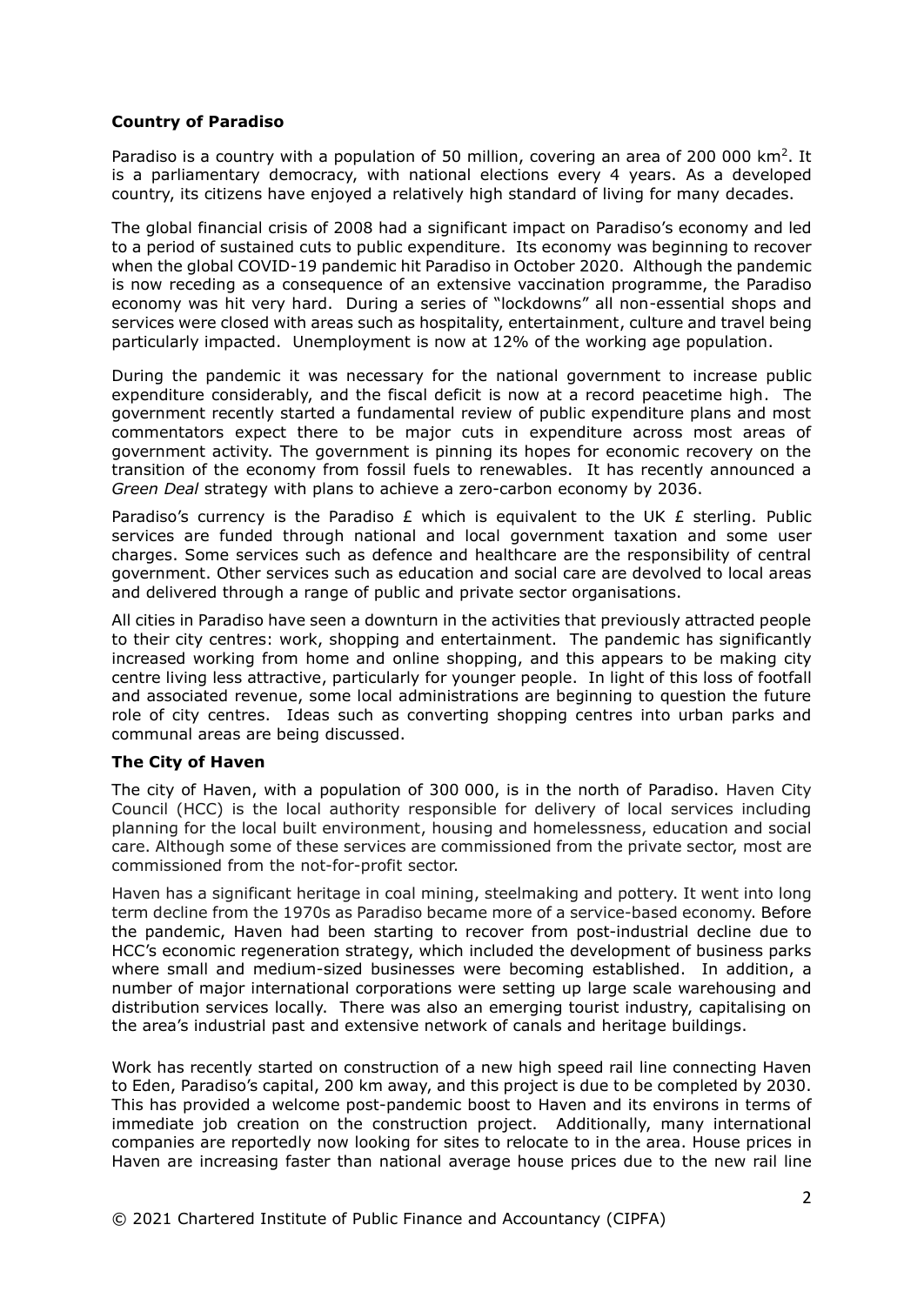and the release of suppressed demand for housing during the pandemic.

The need for public spending cuts over many years has been a continuing challenge for HCC. However, it has made good progress through delivering efficiencies, driving greater value from procurement, redesigning services and rationalising the council's buildings and land. Despite this, HCC's recently published Medium Term Financial Strategy (MTFS) highlights the need to identify significant further savings over the next five years. The strategy will need to be underpinned by some fundamental changes to service delivery.

#### **Housing issues in Paradiso**

Housing is a major social and political issue in Paradiso. Successive governments have set targets for private sector house building which have not been achieved, resulting in a failure to provide sufficient homes for purchase or rental to meet demand. Government policy has encouraged home ownership for 40 years, not allowing local authorities to build publicly owned housing and relying on the private sector to provide a solution. Since 2000, there has been significant house price inflation in Paradiso. In 2000, average house prices were 3.5 times average annual household income levels. However, by 2020, average house prices had risen to 7 times average annual household income levels.

The percentage of the population in insecure housing or homeless was a major and growing issue prior to the pandemic. Official statistics recorded 30 000 homeless people at the end of 2019, but this was considered by homelessness charities to be a significant underestimate. During the pandemic, there was a significant increase in the numbers of defaults on mortgages and people in rental properties falling into arrears.

#### **Housing Associations in Paradiso**

Housing associations (HAs) are major providers of rented property in Paradiso. They deliver a mix of accommodation types to people, ranging from those in receipt of social security benefits, whose rent is paid by central government, to people who can afford a full market rent from their own income sources. HAs are not-for-profit organisations whereby rental income (including housing benefits, paid by central government, for tenants whose income does not cover the rent) is ploughed back into the acquisition and maintenance of property. There are 1 000 HAs in Paradiso, which in total provide 4 million homes to over 10 million people. The remainder of the housing rental market is provided by private landlords. HAs may or may not be registered charities, and they may or may not specialise in assisting particular social groups with accommodation – for instance, older or disabled people. Many HAs have become key providers of specialist accommodation, developing expertise in the delivery of services which include housing and care and support to vulnerable groups who require this.

HAs first appeared in the late 19th century as part of a growth in philanthropic and voluntary organisations in Paradiso. In recent years, HAs have been under increased pressure to be accountable and to provide value for taxpayer's money, in particular funds derived from housing benefits. HAs have increasingly found it necessary to become more commercial and increase the number of market rent properties provided. This has happened at the expense of providing so many rental properties for those people receiving housing benefit. HAs were originally developed with the aim of making accommodation available and affordable for all, and, until recently, were perceived entirely as an option for those in the lower-income brackets or in particular need. However, as housing becomes more expensive, HA rentals increasingly also provide the best opportunity for younger people in higher-income brackets to find a home in a desirable area.

Each HA is overseen by its board, which comprises volunteer non-executive trustees. HAs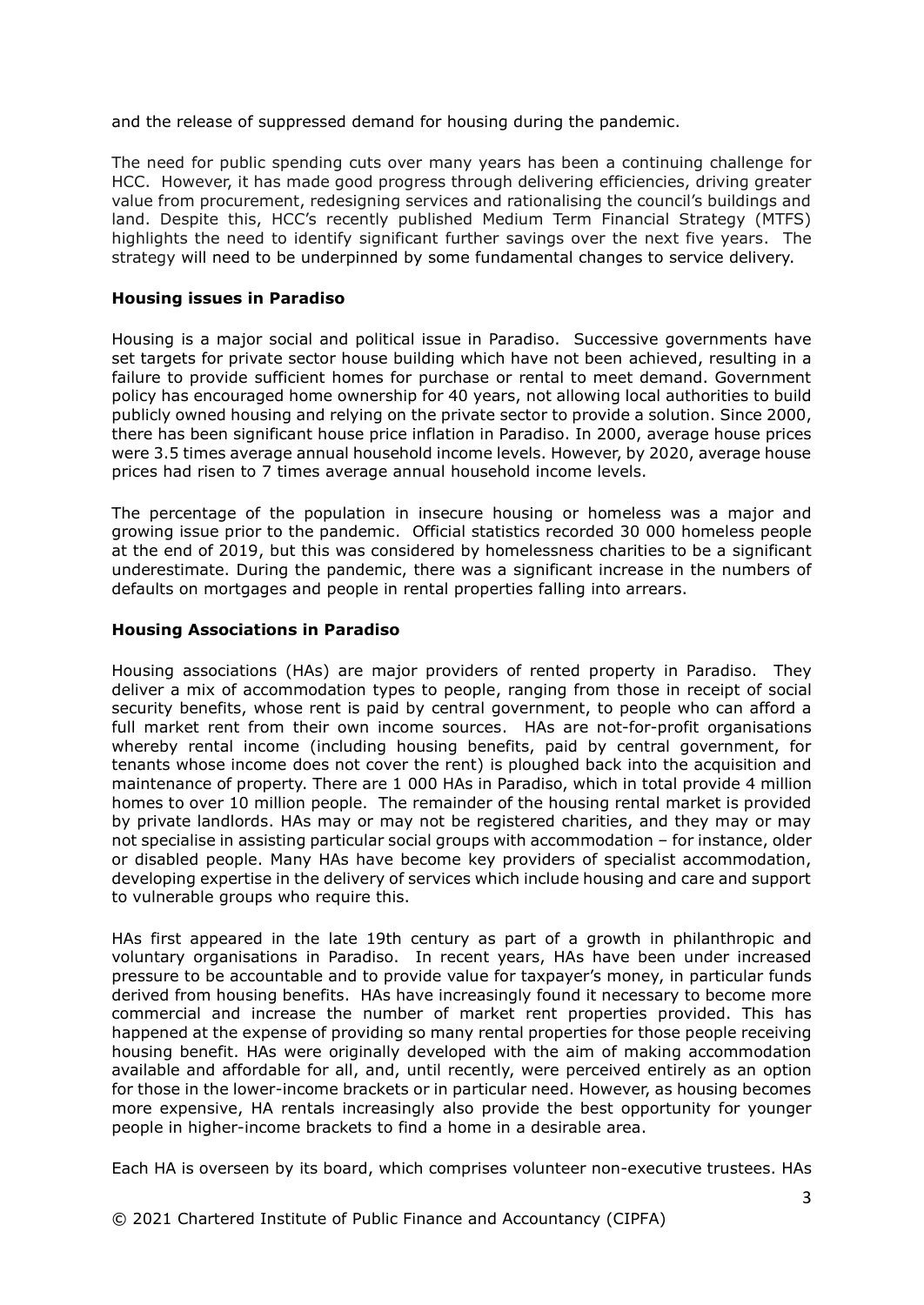are regulated by the Homes Inspectorate, a governmental body that sets housing standards, inspects and reports on the quality of housing, and reviews the governance and financial viability of HAs.

#### **Government Policy affecting Housing in Paradiso**

#### Milton Heights tower block disaster

In 2017 the Milton Heights tower block, a property owned and managed by Bruck HA, collapsed causing many fatalities and serious injuries. The structure was built in 1963 using an engineering system that was used extensively in the construction of tower blocks, until it became known that the system was defective and its use in new constructions was stopped in 1970. Though its lack of efficacy was known there was no requirement for other buildings using the same system to be condemned. In the aftermath of the Milton Heights disaster, it also became clear that the building was not fitted with appropriate fire safety measures. Bruck HA was prosecuted and heavily fined for its negligence, and that, together with the reputational damage, led to it being taken over by another, larger HA.

Following a long public campaign, the government ordered a public enquiry, the recommendations from which became law in January 2020, including:

- New safety standards to apply to the material used in constructing and renovating buildings over four storeys in height
- All communal buildings with shared common indoor spaces, such as stairways and canteen areas, to have industry approved fire doors, sprinklers and alarms fitted
- All landlords to have a robust risk management policy and risk appetite statement, which will be assessed through the industry's inspection regime.

#### Changes to planning permission with new environmental standards

As part of its *Green Deal* strategy, the government has started to legislate on various aspects relevant to housing developments. For example, it is now a legal requirement that all new buildings are properly insulated and constructed to a carbon neutral standard, meaning that construction must use sustainable materials and be powered using non-fossil fuel sources. The government, though, recognises that many buildings were constructed when carbon neutrality was not a consideration. For many years grants have been available to businesses and individuals to defray the costs of insulating buildings. Legislation also now requires that any replacement windows must be triple-glazed, and that more robust insulation, such as filling cavity walls with foam and lofts with fibre glass, must be used in renovation schemes and future building works. Further detail on requirements emanating from the *Green Deal* strategy are due in the coming months.

The government has also in recent years incentivised the purchase of solar panels with the guarantee of an element of "free" electricity and payment for any excess generated for the national grid. Plans to extend this scheme to include mini-windmills and ground heat pumps for buildings over four storeys high are due to be released in June 2022.

Also, the government has announced a review of housebuilding on land at the highest risk of flooding (flood plains) following a series of storms and an unprecedented number of rivers bursting their banks. Since 2013, 10% of all new homes in Paradiso have been built on flood plains. This has had a big impact on the cost of insuring such property, leaving many residents feeling trapped in homes they can no longer afford to protect.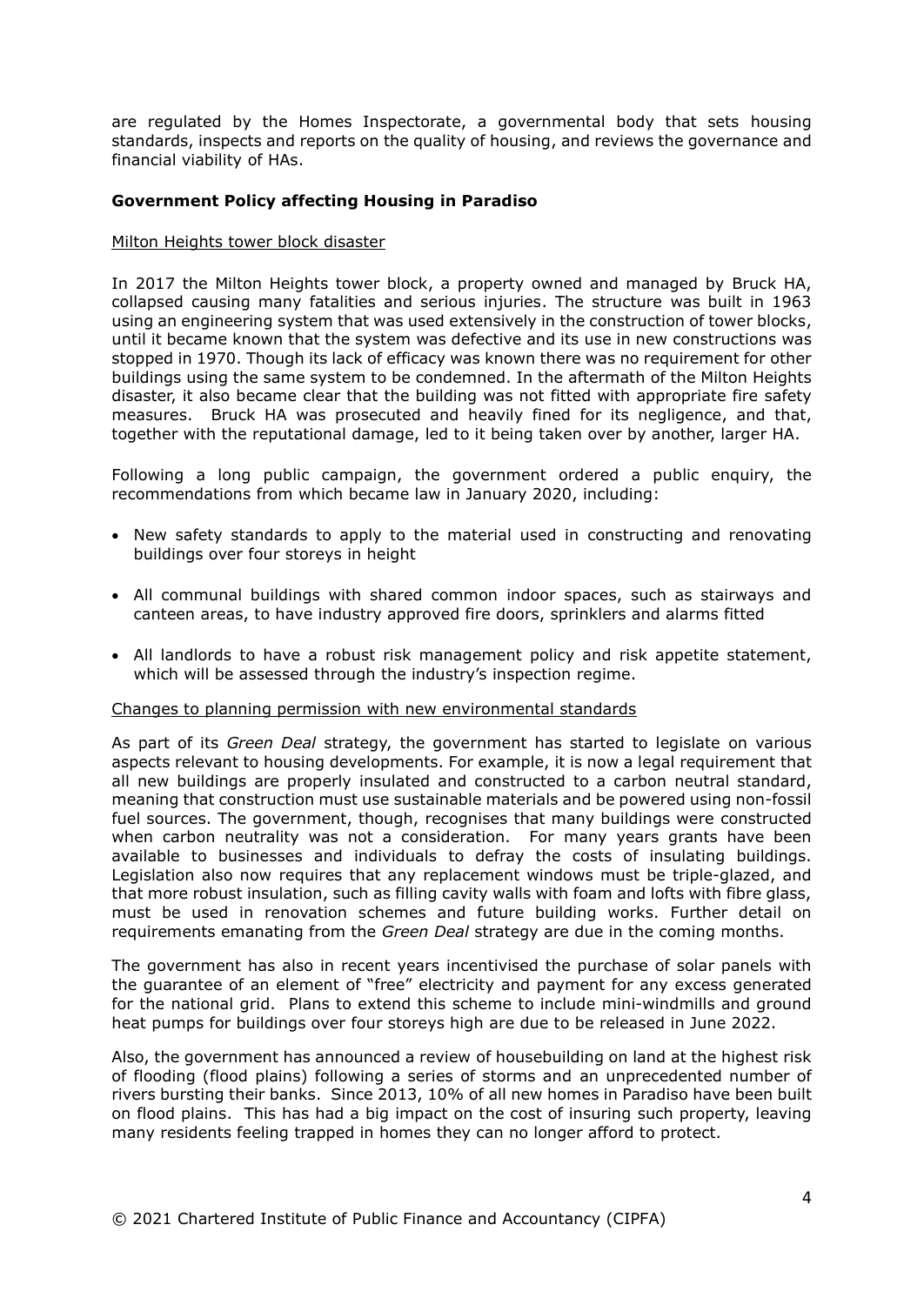#### Off the Streets and Four Walls First

The growing problem of homelessness in Paradiso during the last ten years led to calls for more to be done to address the problem, including a sustained social media campaign and a petition signed by 200 000 people in June 2018. It was thought that temporary hostel accommodation, the only alternative to living on the streets, was insufficient. Attitudes among the public range from wanting police to arrest homeless people to calls to allocate housing and provide better support services to the homeless. There was a manifesto promise by the incoming government in September 2018 to find a resolution. However, despite appointing a Homelessness Champion to develop policy proposals, no policy had been published before the onset of the pandemic.

As many homeless people typically suffer from a range of illnesses, due in part to poverty, and sometimes because of drug and alcohol addiction, they were particularly vulnerable to COVID-19. Emergency legislation was passed to create the *Off the Streets* (OTS) initiative, funded by central government, whereby 36 000 homeless people were provided accommodation in hotels which would have otherwise been closed during the "lockdown" periods. Support services delivered by HAs, local authorities, health organisations and the voluntary sector were relocated to the hotels. These services offered health advice, help to register with a doctor, referral to specialist health and addiction services, counselling, and advice on education, employment and housing. This meant that homeless people, fewer than 20% of whom have mobile phones, could access the support services they needed more easily. OTS was very successful in public health terms; a study estimated that it prevented more than 15 000 COVID-related infections and 200 deaths. However, most local agencies could not sustain this support as the pandemic subsided and the emergency government funding was withdrawn.

It is too early to evaluate the long term impact of OTS as nobody has yet held a tenancy for longer than 6 months. However, 50% of the homeless people accommodated under the initiative nationally, many of whom had been without a proper home for several years, have now been accommodated in the private rental sector or another form of settled accommodation with a proper tenancy agreement. 20% of the original cohort of 36 000 are still in hotel accommodation, partly due to the lack of available tenancies and ongoing support, and the remaining 30% have returned to their previous lifestyles. These early results have been confirmed by a parliamentary scrutiny committee tasked to review the value for money of emergency pandemic-related expenditure.

The OTS initiative was heavily influenced by an approach to resolving homelessness developed by a group of academic researchers and homelessness charities. Known as *Four Walls First* (FWF), the approach is based on the principle that people with multiple problems need a secure place to live before any other issues in their lives can be tackled. A policy proposal based on this approach was being considered by civil servants before the pandemic. Advocates of FWF argue that being allocated accommodation should not be dependent on a person's prior engagement with other agencies, but all agencies should work together to offer 24 hour a day support to people in or from their home. They also emphasise the need for homeless people to have access to mobile technology and advocate the distribution of smartphones as part of the package of support. They predict that FWF could reduce the need for hostel accommodation beds by up to 85%.

Due to the success of OTS, the government has decided to pilot FWF in Paradiso as a potential long term solution to homelessness. It is asking local authorities, including HCC, to develop schemes to establish partnerships (led by an independent or not-for-profit sector body) and to act as the accountable body for the government grant for the pilot projects. As the accountable body, HCC would be responsible for overseeing the proper administration of public funds and financial affairs within the partnership. An accountable body does not have to be a partner in any specific project and does not become the lead body by undertaking this role, but will distribute funding to other partners.

The FWF pilot projects will need to demonstrate a partnership approach to local system change through which all agencies work together to address the problem. On a practical level this will mean housing being allocated through one lead agency unconditionally and personalised support being provided by a mix of agencies to each tenant to address issues such as mental health and addiction. The pilot projects will be funded by central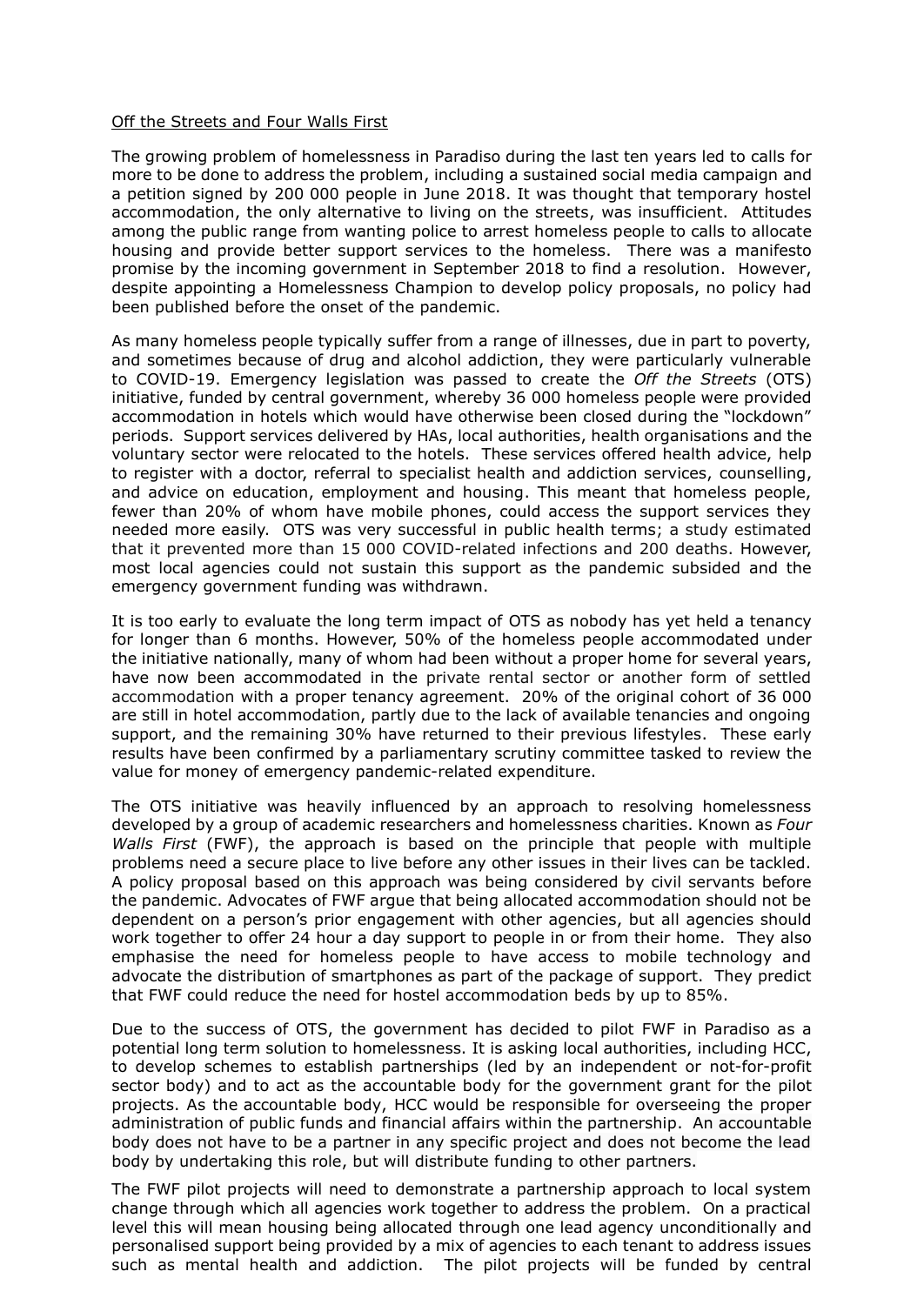government grant but will be expected to demonstrate how, over a period of time, the local system change will release sufficient resources to make the projects self-sustaining financially. The government also sees this as a way of forcing agencies to share data, which in the past they have been unwilling to do.

#### **Homelessness in Haven**

Currently in Haven anyone becoming homeless has to register with HCC or another statutory agency such as the police and the health service. These agencies have a duty to try to find accommodation, including placement in a temporary hostel, and can refer direct to accommodation providers, such as private landlords who may be willing to offer short term arrangements. These landlords expect the rent to be guaranteed by the local authority through the payment of housing benefits. In recent years there has been a steady rise in homelessness in Haven, with the numbers doubling from 2017 to 2019. The pandemic exacerbated this issue and associated inequalities and had a severe impact on the most deprived communities within Haven.

#### **Partnership Working in Haven**

For many years before 2010, partnerships between voluntary organisations (including HAs) and statutory agencies in Haven worked well. Planning for services for the area was co-ordinated by the Local Strategic Forum (LSF), led by HCC but with a number of influential members from other sectors. The LSF and its approach ensured that Haven was regarded highly by central government.

Since a major re-organisation of the health service in 2010, which split its one commissioning body into several commissioning agencies based on community doctors' practices, the health sector's approach to strategic planning has been more fragmented. There are also rumours that a further re-organisation of the health sector is imminent.

Over the same period, local authorities, including HCC, have increasingly focused on being commissioning organisations, divesting themselves of most direct service provision, with services now delivered primarily by the private or voluntary sectors. Cuts in public expenditure also led to reduced commissioning budgets. One upshot of these developments is that voluntary organisations that previously worked in partnership with each other are increasingly having to compete for resources to run services.

HCC's current chief executive is on record as saying that his staff do not have time to develop and design services, and that their primary job is to let and monitor contracts. Although HCC is politically controlled by the party that is in opposition at national government level, the chief executive feels that his time is better spent trying to influence national government politicians and civil servants, rather than investing time in developing partnerships with agencies in Haven. However, there are some good examples of partnership working in Haven; for example, early years' services for vulnerable children and vocational training for teenagers and adults. Their success is generally seen as being due to these services being run by inspirational leaders, who are able to bring others together by the force of their personality to transcend organisational barriers.

#### **Buena Casa Housing Association**

#### History

Buena Casa is a HA in Haven primarily providing general needs housing for those families, single people and couples without additional needs such as support for disabilities. It can accommodate 1 500 such people in the 450 houses and flats that it owns. It also owns 200 single person purpose-built flats providing specialist services for people with learning disabilities or mental health problems; these people receive care services which are commissioned by HCC and health agencies. Buena Casa derives income from property rental and from commissioned services delivered under contracts with HCC and health agencies. The rental income received is affected at any one time by the number of void properties (those that are vacant without a tenant).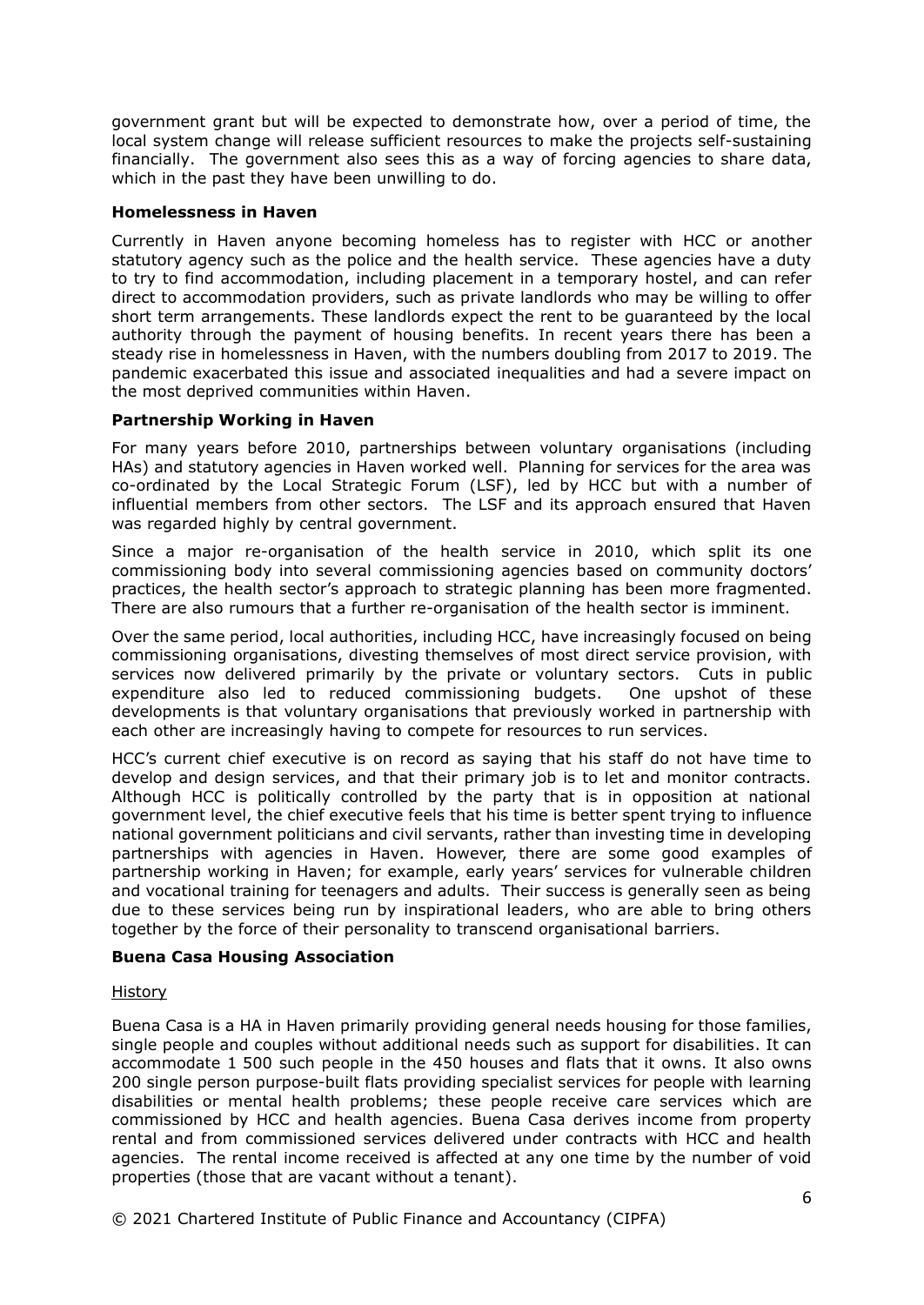In 2012, Buena Casa was asked by HCC to take over the management of a 25-bed hostel for homeless people on a 10-year contract. As part of the agreement, Buena Casa was gifted the city centre building and took on the responsibility for 40 members of staff who run the service 24 hours per day, 7 days per week, most of whom still work at the hostel. This service continues to be commissioned by HCC, although the contract is to be retendered in 2022. The contract is structured on a payment per occupied bed basis. To date occupancy has been at 100% with the waiting list often up to 4 weeks, during which time the people on it remain homeless except on the rare occasion alternative accommodation is sourced.

Buena Casa was established in 1947 by Brigadier Neville Nolan (Nev). While being independently wealthy, Nev was also a highly decorated soldier, and considered by many to be a national hero. A resident of Haven, Nev was appalled by the condition of the private rented housing available to working class people who served their country in World War Two. His vision, *'to provide decent rented housing within strong communities for local people',* has become enshrined as Buena Casa's mission. Nev began with the construction of 50 three-bedroom houses on land he owned in Haven. The charitable trust formed to manage that enterprise evolved to become Buena Casa and 2022 marks the 75<sup>th</sup> anniversary of Nev founding Buena Casa.

Nev retired as managing director of Buena Casa in 1980, and was made honorary president for life. He retained an active interest in Buena Casa until his death in 1992 and had an enduring impact on the organisation in many ways, including its values. One tangible example of Nev's legacy is that, unlike most HA's, Buena Casa tenants only pay rent for 50 weeks a year; Nev believed that hard working families deserved to be rewarded and saw two weeks' saved rent as paying towards holidays, recreation and leisure activities. Buena Casa's Director of Resources has encouraged trustees to reconsider the sustainability of this policy, and increasing numbers of trustees are believed to be sympathetic to revisiting the policy.

From 1980 until 2019 Buena Casa was led by its charismatic Chief Executive, Dame Janet Green. She was very good at forming relationships, including playing an active role on the LSF. Her approach led to agencies, such as HCC, asking Buena Casa to take on projects that others would not, because they knew from Nev's legacy that Buena Casa is innovative and keen to support local people. One example of this was in 2000, when new legislation led to the closure of many long term medical establishments that had for many decades housed people with mental health problems and learning disabilities. HCC commissioned Buena Casa to take on a new specialist service providing housing and support for 150 people with learning disabilities who were moved from such establishments into their own accommodation. In the following year, the local health authority commissioned Buena Casa to manage a similar service for 50 people with mental health problems.

#### Current situation

After Dame Janet retired in March 2019, she was replaced by current Chief Executive Thomasina Moore, previously a senior manager for the Homes Inspectorate. She reports to a board chaired by Laurie Singer who has been a Buena Casa trustee for eight years. Laurie, a retired finance director with a background in pottery manufacturing, had a reputation in his organisation for being challenging, innovative and forthright. Laurie believes that Buena Casa should take more risks within its limited scope. He sees himself as having a firm grip on the organisation's finances and, despite his self-proclaimed reputation for innovation, he will not agree to any developments unless he is convinced of their financial viability. This style of decision making is confusing to some trustees and there are tensions in the working relationship between Thomasina and Laurie. Thomasina feels that Laurie does not understand the divide between the non-executive governance role and that of management, particularly around the area of business development.

Laurie was instrumental in ensuring that Buena Casa was commissioned to lead the OTS initiative in Haven, for which Buena Casa received emergency grant income, but this did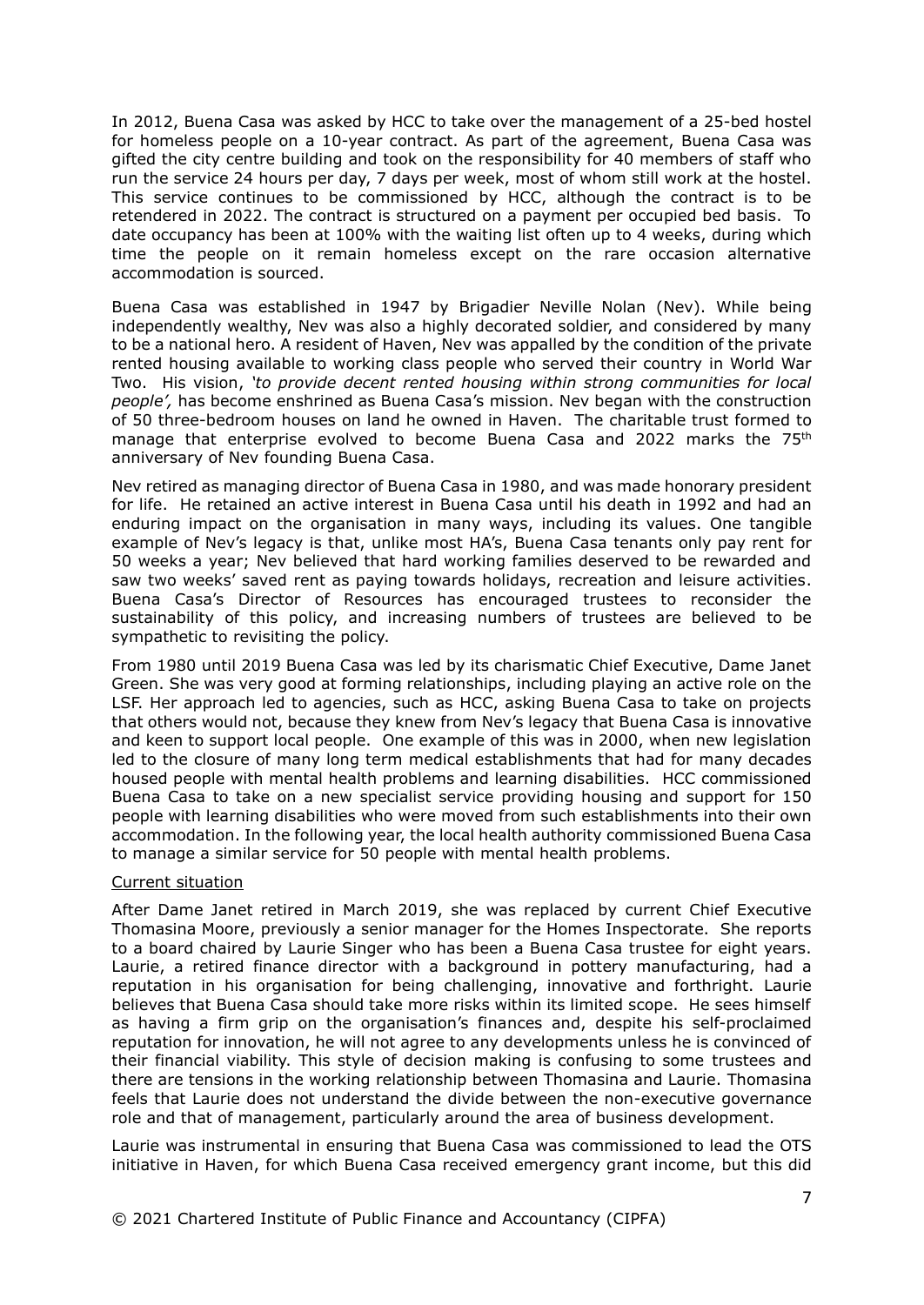not stop him publicly stating that he thought the policy was badly thought out, implemented too hurriedly and was forced upon local communities without any clear long term objectives. Laurie has also expressed similar concerns about the FWF policy initiative and is known to be sceptical about Buena Casa being involved in it from the outset. He is, though, very proud of many of the outcomes associated with OTS in Haven, including, much lower than usual death, hospitalisation and crime rates, and that 50% of the cohort is now in a job or on a structured training programme.

After her appointment, one of Thomasina's first jobs was to review Buena Casa's strategic plan, partly because she was concerned about the organisation's long term financial viability. She believes this can only be achieved by becoming less financially dependent on commissioned services and maintaining a commitment to a strong reserves position. Thomasina believes that Buena Casa's longer term financial health requires it to procure more houses and broaden its asset base so that more income is derived from rents. She is concerned that the organisation has grown by maintaining a very flexible workforce, allowing it take on opportunities as they were presented, with insufficient consideration of the risks, rather than having a clear coherent strategic plan. She is concerned about the effect of the board not agreeing to a rent rise in 2021 because of trustees' worries about its affordability for many tenants due to the impact of the pandemic. However, due to the operational demands of managing the impact of the pandemic, Thomasina was unable to implement the outcomes of the strategy review. Summary information on Buena Casa's financial performance from its audited financial statements for 2019/20 and 2020/21 is in Appendix 1.

Thomasina's concerns have recently been exacerbated by the reduction in funding for a number of long running commissioned services provided by Buena Casa, and the likelihood of further cuts as a result of the council's MTFS. This has necessitated reductions in Buena Casa's staffing in its finance, IT and human resources departments, which were managed by redeployments, voluntary redundancies and early retirements. In addition, the organisation was unable to grant the usual cost of living pay rise to staff in 2021 and there is pressure from staff to revisit this decision.

The new strategy, *Building the Future – Buena Casa's Next Five Years*, was agreed by the board in September 2021. The mission, '*to provide decent rented housing within strong communities for local people',* remains and is still underpinned by its values, which are to:

- reduce/reuse/recycle;
- innovate; and
- serve others.

Buena Casa recognises its corporate social responsibilities and believes these are reflected within its values.

The board also agreed a risk appetite statement to support the strategy, as follows:

'Buena Casa is prepared to take measured and considered risks in line with its mission. It will consider each risk and opportunity that presents itself in order to achieve its strategy and accept some risk providing there is also an acceptable level of reward'.

The strategy consists of four strands:

Strand 1 - look for opportunities to expand the portfolio of general needs housing within Haven city boundaries

Strand 2 - while maintaining current commissioned services until at least the end of their contracts, review the organisation's position as one that tenders for services

Strand 3 - continue to pursue other business growth opportunities which offer the chance to innovate but only if these are consistent with the rest of the strategy

Strand 4 - provide local leadership to address national housing problems.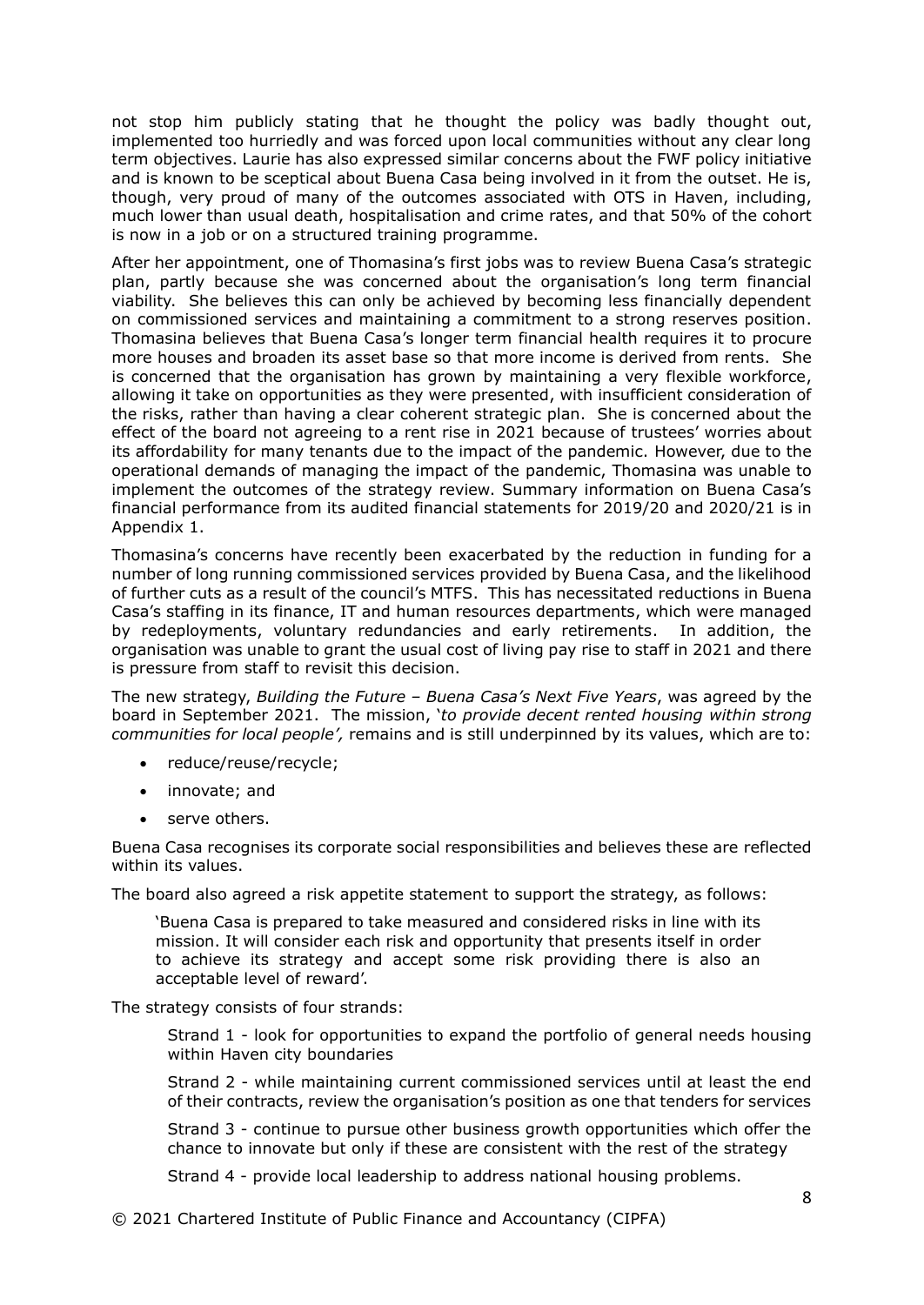Some trustees were quite critical of the strategy, in particular:

- Nadine Nolan: Nadine is Nev's granddaughter. While she supported the move towards more general needs housing, she felt that the whole strategy was too cautious and not in keeping with Nev's original vision. She referred to the housing estates developed to support local mining communities which were built to a good standard when Nev was active but are now falling into disrepair. She believes that the increasing number of empty houses on estates is due to the lack of investment in maintenance such as modern insulation, and that poorly maintained outside public spaces add to the undesirability of neighbourhoods.
- Dave French: Dave is an award-winning architect for sustainable housing design working for a Haven-based firm. He criticised the strategy for being insufficiently entrepreneurial, saying that innovation is vital for an organisation to survive and that it had to be prepared to fail sometimes in order to succeed in the long term.
- Judith Bellows: Judith is a former resident of the hostel run by Buena Casa. She considers the hostel to be Buena Casa's key asset, and stated that Buena Casa should avoid, as far as possible, shifting resources from one client group to another, as that has the potential to cause harm to individuals or groups. In her view, people are more important than profit and the first priority for Buena Casa's resources should be providing services. She was concerned about expanding general needs housing because it may make Buena Casa too focused on profit.

The final strategy, whilst approved by the board, reflects some of the compromises that had to be made.

#### **Haven Local Development Plan (LDP)**

As a statutory duty, HCC publishes an LDP, a 20-year plan for future development of the local area produced in consultation with its community, with three overarching elements:

- identifying locations for development which are in line with the council's economic regeneration strategy;
- enhancing the environment, which concerns the way homes are built and includes design principles such as street character, building type and façade, commitment to sustainable developments in line with the national government's *Green Deal* strategy, and green spaces to provide the opportunity for outdoor recreation and enhanced wellbeing; and
- an assessment of likely housing needs in the area, taking account of demographic changes and the impact of developments in the job market.

LDPs are the starting point as to whether planning applications for developments and building should be approved by councils. In addition, buildings which have been registered as being of special historic or architectural significance cannot have alterations and building work carried out without written consent from national government.

HCC's LDP was refreshed and published in October 2021. It identifies as priorities the need for housing for single people, couples and families with children, and that only multibedded properties provided by a HA would be suitable for families with children. A further priority is to regenerate the run-down housing estates that ring the city. The LDP aims to encourage private sector developers and HAs to invest in these estates to improve the quality of houses and green spaces.

The LDP also emphasises the need to use former industrial land and buildings, in part for housing and in part for recreation. It became apparent during the pandemic that places for outdoor exercise and recreation were used extensively by Haven's citizens, and this trend has continued post-pandemic. The LDP acknowledges that there may be some challenges and costs involved in making some of these areas environmentally sustainable, due to a legacy of contamination through industrial processes.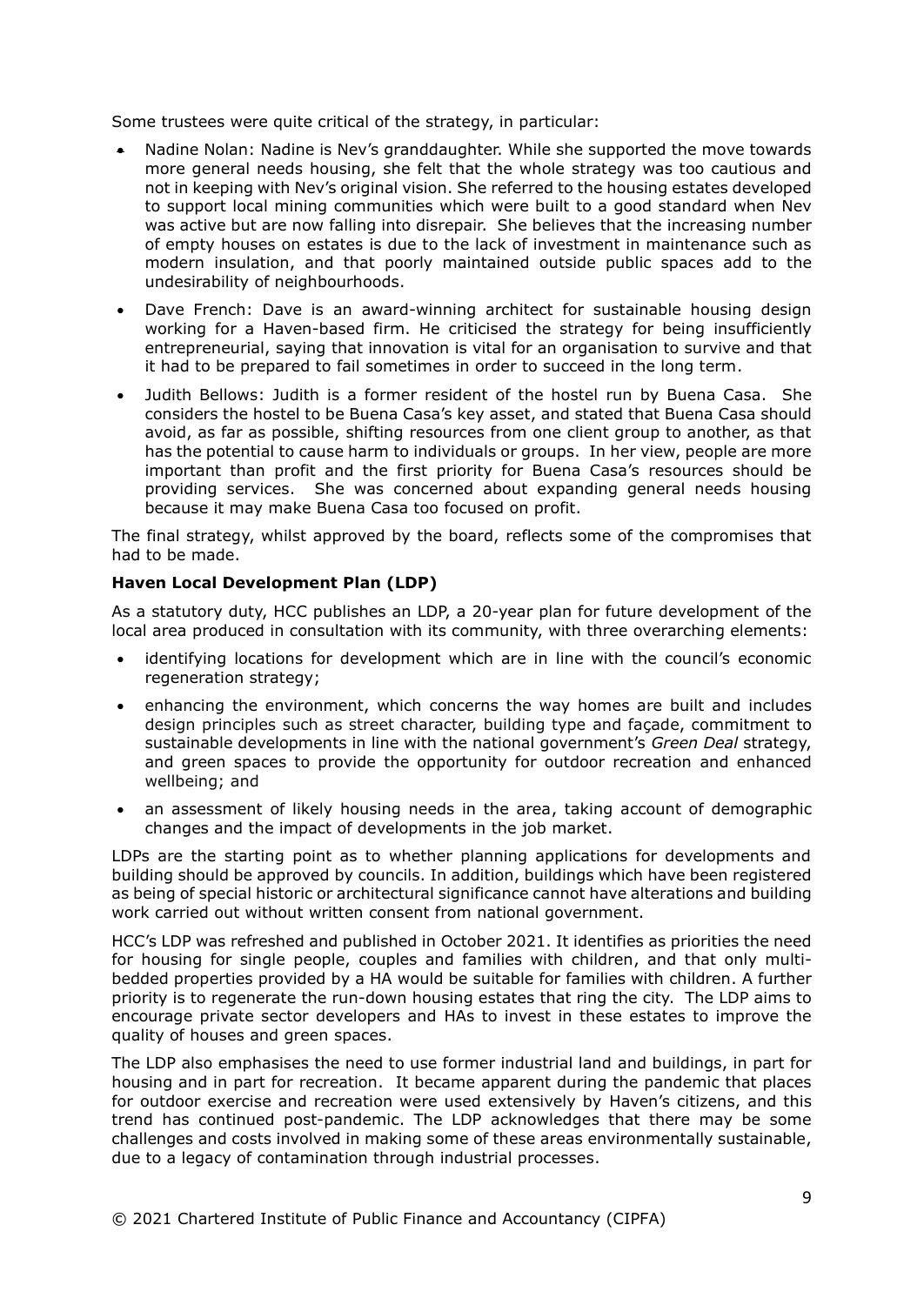The LDP also references the impact of the pandemic in accentuating social changes regarding working from home, recreation and shopping habits. The LDP seeks to encourage developers to enhance the city centre with innovative ideas for living and recreation, and refers to HCC's keenness to support opportunities to develop the area's cultural offer as tourism picks up again.

The LDP refers to the new high speed rail link bringing different types of job opportunities to the area in industries such as construction, technology and logistics, and that this will require a more diverse range of housing as younger professionally qualified people, some with families, relocate to Haven in search of well paid, permanent jobs.

The LDP also recognises that a significant proportion of the population will still require rental accommodation, either through choice or due to other factors, such as having to move location with employment, being a student or due to personal life changes such as relationship breakdown.

#### **Buena Casa Development Proposals**

As part of its strategy to increase general needs housing, Buena Casa has negotiated a bank loan of up to £5m at a fixed annual rate of 2.25% over a 25-year period. This loan is seen as a good offer, as most comparable loans available have interest rates in excess of 3%, and it follows a recent cut in the central bank interest rate to 3% to encourage organisations to borrow and stimulate the economy. Buena Casa is currently receiving less than 0.5% interest on its cash balances. The loan can be drawn down in increments, but any portion not drawn down by 30 June 2022 will be lost and require further negotiations around the amount, interest rate and term. There are concerns that interest rates will increase in 2022 as the economy recovers from the pandemic. None of the loan has yet been drawn down.

Three development proposals have so far been identified in relation to Strand 1 of Buena Casa's strategy regarding general needs housing development. Details about two of them are provided below. Detailed information about a third proposal, to refurbish the Old Plate Warehouse to turn it into apartments, is awaited.

At Appendix 2, for the first two proposals, is information showing the number and type of dwellings and the purchase, renovation and service connection costs. The costings take account of the impact of current safety legislation and known requirements emanating from the government's *Green Deal* strategy. The amount of rent per week is assumed to be over a 50-week rent year. For each option it is assumed that 7.5% of rental income will contribute to Buena Casa's maintenance costs and 5% of rental income contributes to management overheads. The management team requires that these contributions are clearly identified following the significant call on the Property Maintenance Reserve in 2020/21 and the growing challenges of being able to recover management overheads through commissioned services.

#### Proposal A: buying houses on estates

Situated around the city, in rundown housing estates with areas of green space and parks maintained by HCC, there are 35 two-storey properties for sale, all needing renovation. These properties are currently reasonably priced and vacant. The houses are on different estates, each with high levels of anti-social behaviour and crime. These estates were originally built to serve the coal mining communities. The coal mining industry no longer exists in Haven, however, a recent geological survey of the area revealed that the extent of mining works was much greater than previously thought and old tunnels run directly under the estates. Services on these estates are generally not good. Local schools have poor reputations, and there is a shortage of other amenities such as local shops and primary healthcare facilities.

#### Proposal B: use of modular build - prefabricated construction

This concept is that portable metal shipping containers are converted into relocatable housing units, fitted out with bathrooms, kitchens and space for living and sleeping and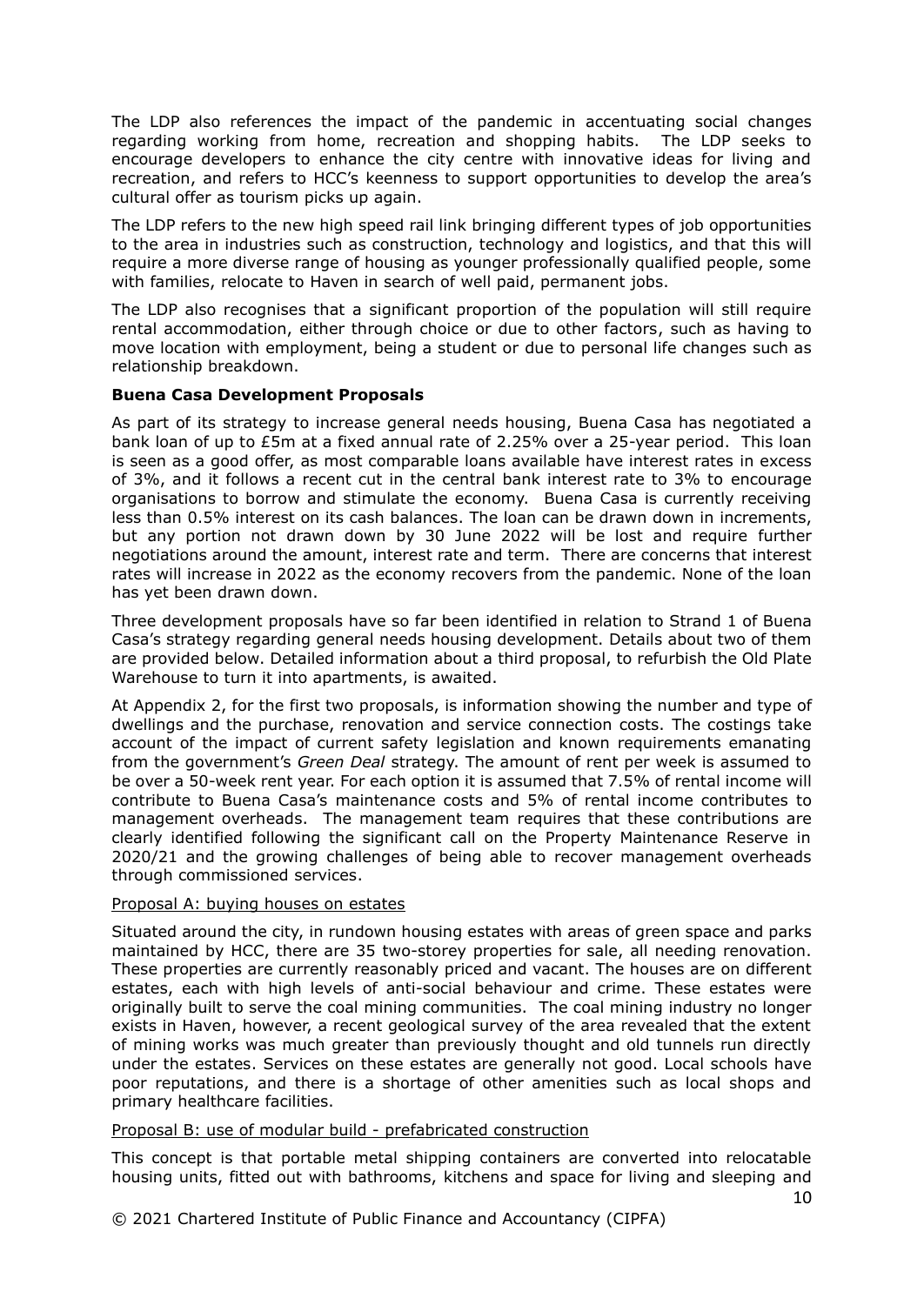then brought to the site. Suppliers state that the timeframe from order being placed to delivery to site would be eight weeks, and that containers have a life of 60 years.

The units can be stacked one upon the other, or placed side by side. They are built to environmental standards that meet new legislative requirements. Services, such as water, sewage disposal, gas and electricity are laid on at the site before the housing units arrive; compared to traditional brick constructions, this means they can be ready for occupation more quickly.

The first two development projects of this kind in Paradiso, ten years ago, were failures, as people would not live in the containers and investors lost money. However, the concept has gained in popularity in recent years due to their ease of construction and low cost.

Although these units are described as "temporary", planning permission is required in Paradiso for such developments. There is, however, nothing within current planning guidance to preclude their construction. Land has been identified where these could be located in Haven; the site concerned previously had planning permission for up to 10 houses to be built there and is on a flood plain.

#### **The candidate**

The candidate is Jan Nowak, a newly qualified accountant in the Finance team who reports to the Director of Resources, Chris Calvin. Chris, in turn, reports to the Chief Executive, Thomasina Moore.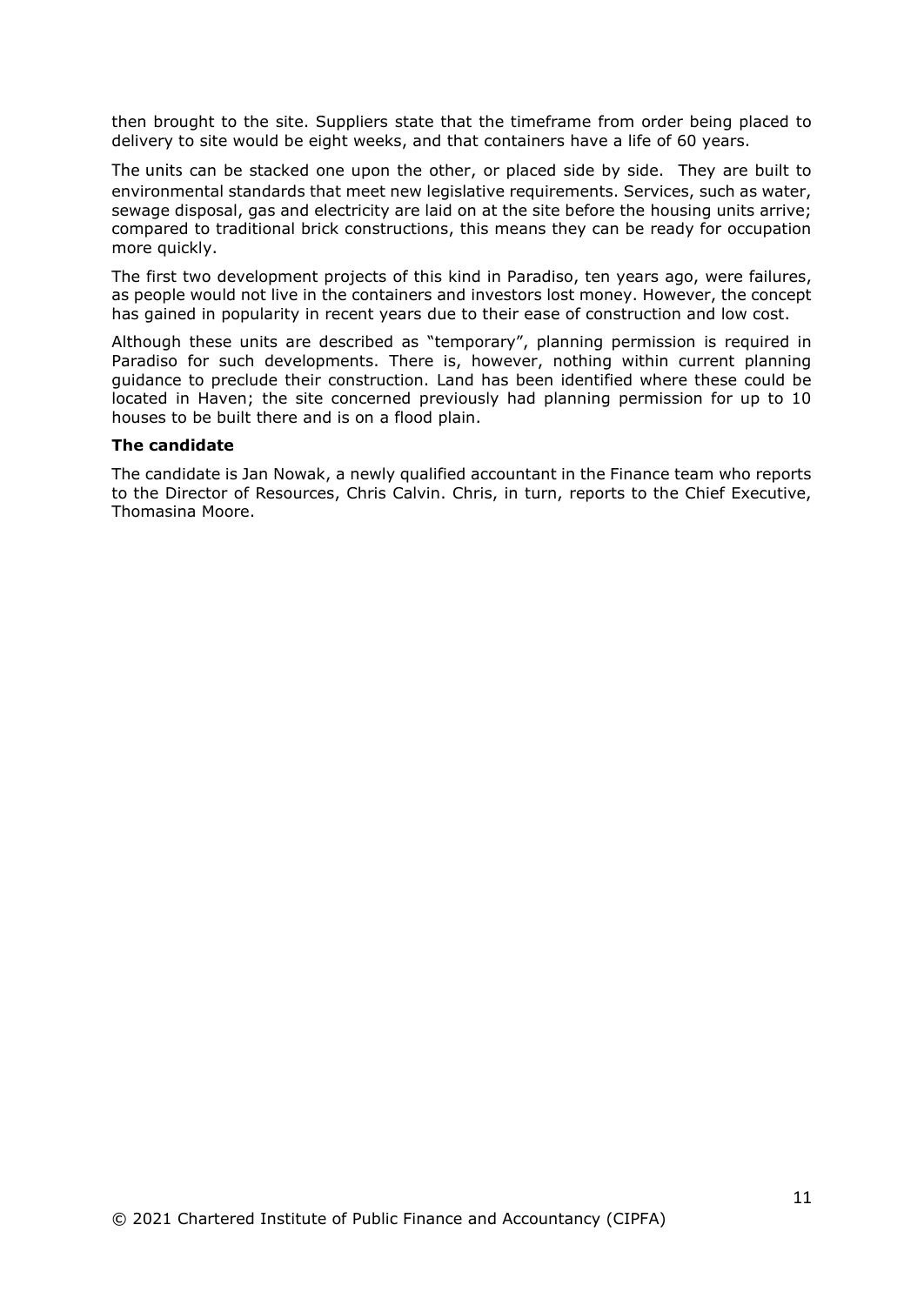#### **BUENA CASA OPERATING SURPLUS**

#### **APPENDIX 1**

|             | 2020/21       | 2020/21   | 2020/21   | 2019/20    | 2019/20             | 2019/20   |
|-------------|---------------|-----------|-----------|------------|---------------------|-----------|
|             | <b>SHL</b>    | CS        | Total     | <b>SHL</b> | CS                  | Total     |
|             | £             | £         | £         | £          | £                   |           |
| Income      | 4 203 831     | 2 903 743 | 7 107 574 |            | 4 177 475 2 756 583 | 6 934 058 |
| Expenditure | 3 0 5 9 5 7 7 | 3 140 962 | 6 200 539 |            | 3 042 855 2 813 994 | 5 856 849 |
|             |               |           |           |            |                     |           |

| Operating<br>Surplus | 144 254 | -237 219 | 907 035 | 1 134 620 | -57 411   1 077 209 |
|----------------------|---------|----------|---------|-----------|---------------------|
|                      |         |          |         |           |                     |

Note:

SHL = Social housing lettings

CS = Commissioned services

| <b>SOCIAL HOUSING LETTINGS - INCOME AND EXPENDITURE</b> |           |           |  |  |  |  |  |
|---------------------------------------------------------|-----------|-----------|--|--|--|--|--|
|                                                         | 2020/21   | 2019/20   |  |  |  |  |  |
|                                                         | £         | £         |  |  |  |  |  |
| Income from social housing lettings                     |           |           |  |  |  |  |  |
| Rents receivable                                        | 4 360 829 | 4 317 652 |  |  |  |  |  |
| Rent losses from voids                                  | (156998)  | (140177)  |  |  |  |  |  |
| Total income from social housing lettings               | 4 203 831 | 4 177 475 |  |  |  |  |  |
| <b>Expenditure on social housing lettings</b>           |           |           |  |  |  |  |  |
| Direct staff costs                                      | 2 601 821 | 2 588 877 |  |  |  |  |  |
| Maintenance costs                                       | 280 831   | 255 301   |  |  |  |  |  |
| Management overheads                                    | 176 925   | 198 677   |  |  |  |  |  |
| Total expenditure on social housing lettings            | 3 059 577 | 3 042 855 |  |  |  |  |  |
| Operating surplus on social housing lettings            | 1 144 254 | 1 134 620 |  |  |  |  |  |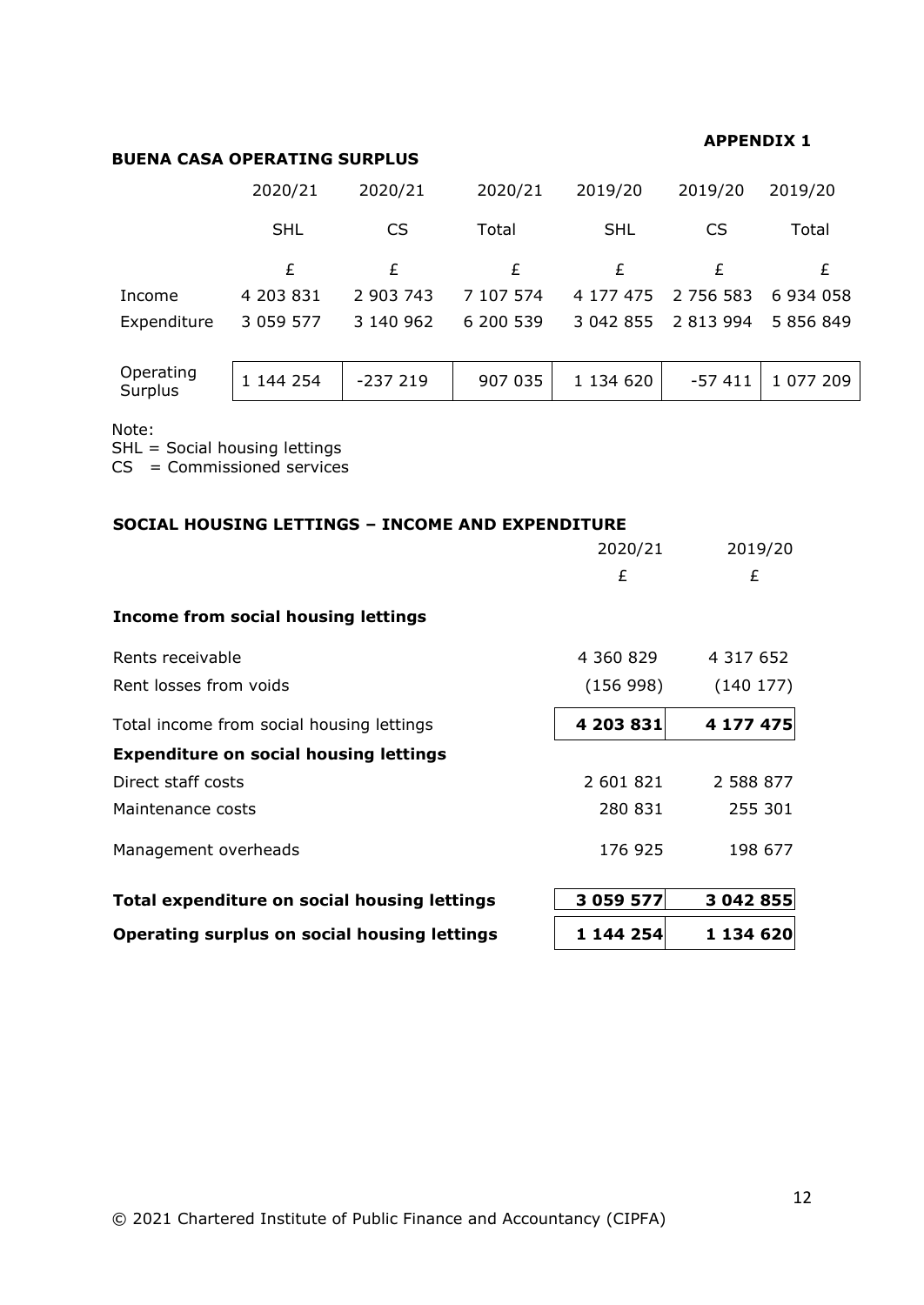**APPENDIX 2**

#### **DEVELOPMENT PROPOSALS: FINANCIAL INFORMATION**

### Proposal A - Buying houses on estates

|                 | <b>Number of</b><br>dwellings | <b>Average</b><br>purchase<br>price<br>each | <b>Refurbishment</b><br>costs each | <b>Total</b><br>Cost     | <b>Total</b><br>number of<br>bedrooms | Cost per<br>bedroom | Weekly<br>rent each<br>dwelling | <b>Total</b><br>annual<br>rent<br>income |
|-----------------|-------------------------------|---------------------------------------------|------------------------------------|--------------------------|---------------------------------------|---------------------|---------------------------------|------------------------------------------|
|                 |                               | £000                                        | £000                               | £000                     |                                       | £000                | £                               | £                                        |
| <b>Estate 1</b> |                               |                                             |                                    |                          |                                       |                     |                                 |                                          |
| 2 Bedroom       | 5                             | 120                                         | 10                                 | 650                      | 10                                    | 65                  | 175                             | 43 750                                   |
| 3 Bedroom       | 8                             | 150                                         | 15                                 | 1 3 2 0                  | 24                                    | 55                  | 200                             | 80 000                                   |
| <b>Estate 2</b> |                               |                                             |                                    |                          |                                       |                     |                                 |                                          |
| 2 Bedroom       | 6                             | 115                                         | 12                                 | 762                      | 12                                    | 64                  | 175                             | 52 500                                   |
| 3 Bedroom       | 4                             | 145                                         | 25                                 | 680                      | 12                                    | 57                  | 200                             | 40 000                                   |
| <b>Estate 3</b> |                               |                                             |                                    |                          |                                       |                     |                                 |                                          |
| 2 Bedroom       | 9                             | 125                                         | 20                                 | 1 3 0 5                  | 18                                    | 73                  | 175                             | 78 750                                   |
| 3 Bedroom       | 3                             | 160                                         | 15                                 | 525                      | 9                                     | 58                  | 200                             | 30 000                                   |
|                 |                               |                                             |                                    |                          |                                       |                     |                                 |                                          |
| <b>Total</b>    | 35                            |                                             |                                    | 5 2 4 2                  | 85                                    |                     |                                 | 325,000                                  |
| <b>Average</b>  |                               |                                             |                                    | 150                      | 2.43                                  | 62                  | 186                             |                                          |
|                 |                               |                                             |                                    | LESS contributions to:   |                                       |                     |                                 |                                          |
|                 |                               |                                             |                                    |                          | Maintenance                           |                     | 7.5%                            | (24375)                                  |
|                 |                               |                                             |                                    |                          | Management Overhead                   |                     | 5.0%                            | (16 250)                                 |
|                 |                               |                                             |                                    | <b>Net Rental Income</b> |                                       |                     |                                 | 284 375                                  |